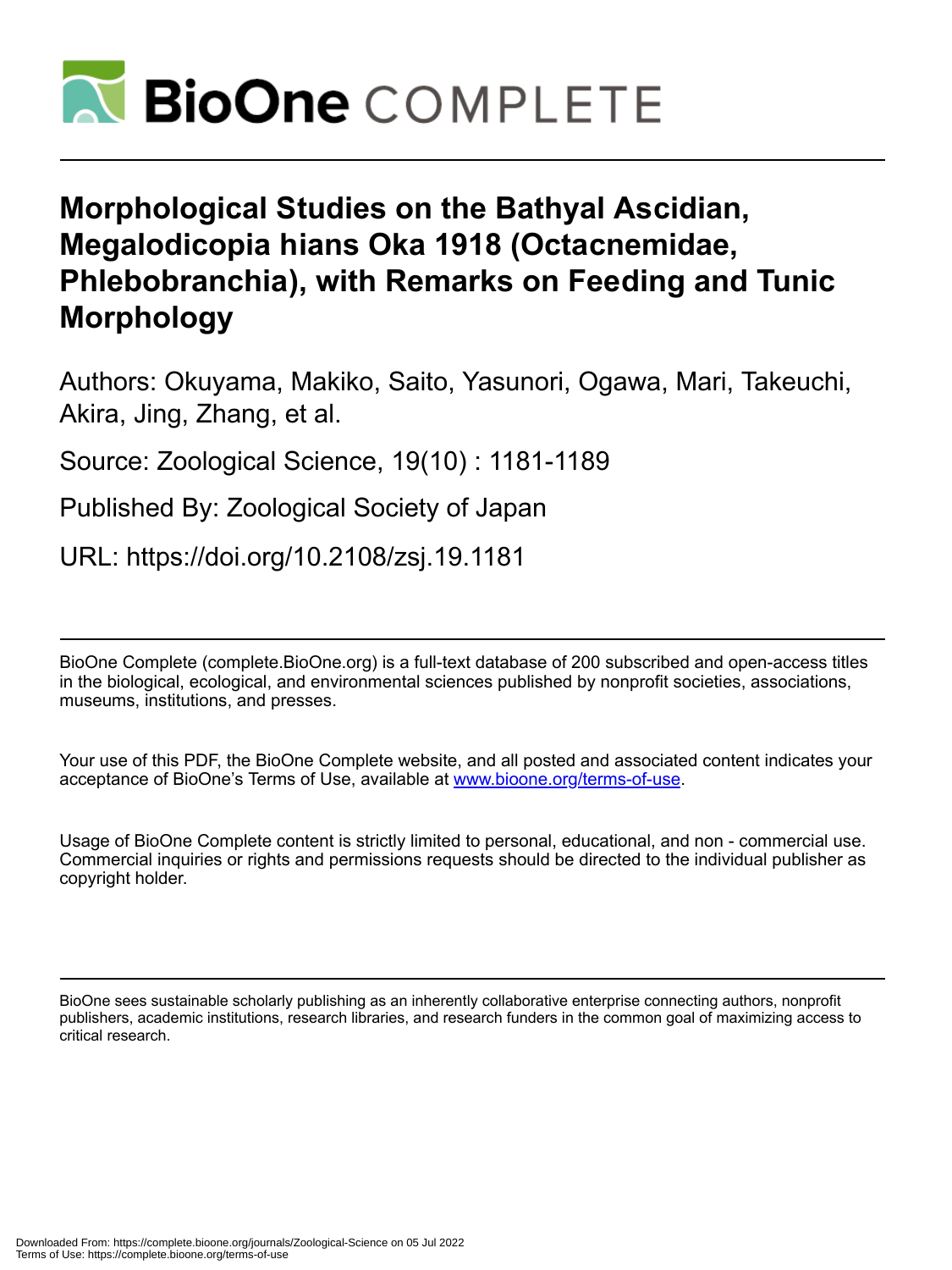# **Morphological Studies on the Bathyal Ascidian,** *Megalodicopia hians* **Oka 1918 (Octacnemidae, Phlebobranchia), with Remarks on Feeding and Tunic Morphology**

Makiko Okuyama<sup>1†</sup>, Yasunori Saito<sup>1</sup>, Mari Ogawa<sup>2</sup>, Akira Takeuchi<sup>3</sup>, Zhang Jing<sup>3</sup>, Takeshi Naganuma<sup>4</sup>, and Euichi Hirose<sup>5\*</sup>

 *Shimoda Marine Research Center, University of Tsukuba, Shimoda, Shizuoka 415-0025, Japan Faculty of Letters, Keio University, Hiyoshi, Yokohama, Kanagawa 223-8521, Japan Faculty of Science, Toyama University, Toyama-City, Toyama 930-8555, Japan School of Biosphere Sciences, Hiroshima University, Higashi-hiroshima 739-8528, Japan Department of Chemistry, Biology & Marine Science, Faculty of Science, University of the Ryukyus, Nishihara, Okinawa 903-0213, Japan*

**ABSTRACT**—*Megalodicopia hians* Oka is a solitary ascidian belonging to the family Octacnemidae inhabiting the bathyal /abyssal zone as well as other octacnemid ascidians. The phylogenetic relationship of octacnemids is open to argument because of its extraordinary morphological features due to habitat adaptation, e.g., a pharynx lacking ciliated stigmata. Aggregations of *M. hians* were discovered by the manned submersible *Shinkai 2000* in the bathyal seafloor of Toyama Bay, Japan Sea, in 2000; this was the first *in situ* observation of *M. hians* in the Japanese coastal waters. In 2001, a total of 36 *M. hians* specimens were collected from the bay (592~978 m deep). *In situ* observation indicated that *M. hians* usually opens its large oral apertures to engulf the drifting food particles in the water current. Microscopical observation of the gut contents also showed that *M. hians* is a non selective macrophagous feeding on small crustaceans, diatoms, detritus, and so on. Along with the position of the intestinal loop and gonad, the morphological characteristics of the tunic (integument of ascidians) suggest that *M. hians* is closely related to Cionidae and/or Corellidae. Some symbiotic/parasitic organisms were occasionally found in the tunic, including rod-shaped bacteria, fungi-like multicellular structure, and spawns of unknown animals.

**Key words**: octacnemid, food habit, parasites, *Shinkai 2000* (JAMSTEC), deep sea

# **INTRODUCTION**

*Megalodicopia hians* Oka is a solitary ascidian belonging to the family Octacnemidae (Phlebobranchia; Enterogona). Because the members of this family exclusively inhabit the deep sea, many aspects of their life are undisclosed to date. Unlike most of the other ascidians, an octacnemid species has an extraordinarily large oral aperture and its pharynx lacks ciliated perforations (stigmata). This unique morphology is thought to be an adaptation to life in the deep sea (Berrill, 1950; Kott, 1969). In general, it is difficult to obtain undamaged specimens of soft-bodied benthos of the bathyal /abyssal zone for histological and ultrastructural

 $\overline{\bullet}$  Corresponding author: Tel. +81-98-895-8880; FAX. +81-98-895-8576. E-mail: euichi@sci.u-ryukyu.ac.jp

<sup>†</sup> Present address: Seto Marine Biological Laboratory, Kyoto University, 459 Shirahama, Wakayama 649-2211, Japan

investigation because they are usually collected by means of dredging. In July 2001, live specimens of *M. hians* were collected by the submersible *Shinkai 2000* of the Japan Marine Science and Technology Center (JAMSTEC) in three dives (Dives 1278, 1279, and 1280) at Toyama Bay, Japan. Some of the specimens were immediately fixed on board the support vessel, *Natsushima*. Using these undamaged specimens, we studied the morphology of *M. hians* with special reference to the contents of the alimentary canal and tunic.

Most ascidians always filter-feed; ciliated perforations of the branchial wall (stigmata) generate water current into the branchial basket, and the mucus net catches the small particles and organisms such as microalgae (Cf. Monniot *et al*., 1991). By contrast, octacnemids do not have ciliated stigmata and they might directly engulf large particles and organisms such as small invertebrates (Monniot and Monniot, 1978), and they are therefore thought to be macropha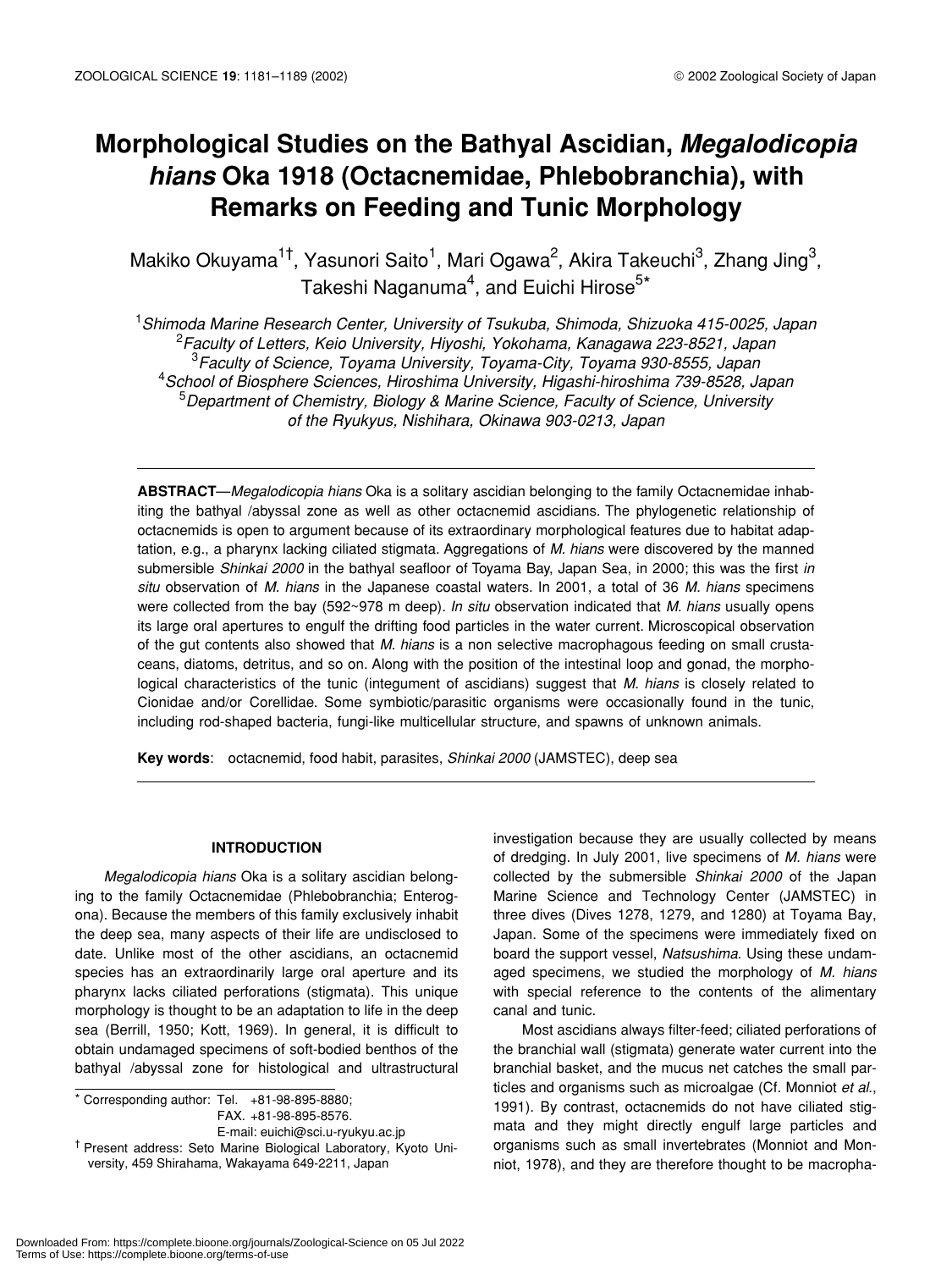gous (Millar, 1959). Microscopic investigations on the gut contents thus seem to be essential to obtaining a better understanding of the feeding habits of these species.

Integumentary tissue has a variety of protective functions as an interface between the internal animal body and the external environment. The tunic is a unique integument of the ascidian containing both cellulosic components and free mesenchyme-like cells called tunic cells (Cf. Burighel and Cloney, 1997). The ascidian tunic always contains several types of tunic cells supporting the various functions of the tunic. In *M. hians*, histological study of the tunic could disclose the special adaptation to the bathyal /abyssal environment. Moreover, knowledge of the tunic morphology would likely provide valuable information with regard to consideration of ascidian phylogeny. The phylogenetic position of Octacnemidae is still a matter of controversy. Although the morphology of the branchial basket is an important factor in classification in ascidians, that of octacnemids differs too much different from that of other families of ascidians to discuss the phylogenetic relationships. On the other hand, the tunic is a typical synapomorphy of ascidians and thaliaceans, and we have attempted to consider ascidian phylogeny based on tunic morphology. For this purpose, a comprehensive survey was made of the fine structures of the tunic cuticle and the presence of some types of tunic cells, with the results revealing the general stability of the character-state distribution of the examined characteristic forms (Hirose et al, 1997; Hirose, 2001). However, no octacnemids could be examined in the previous studies because undamaged specimens were not available.

The present study describes the habitat, gut contents, and tunic morphology (tunic cuticle and tunic cells) of *M. hians* with regard to a discussion of its feeding and phylogenetic relationships to other ascidians. As for tunic morphology, we also report on the bacterial inclusions, fungi-like structures, and spawning of other animals in the tunic.

#### **MATERIALS AND METHODS**

#### **Animal collection**

Animals were collected at ten sites in Toyama Bay, Japan during the deep-sea dives by the manned submersible *Shinkai 2000* (JAMSTEC) (Table 1). *In situ* habitation and behavior of *M. hians* in response to disturbance by the submersible were observed and partly video-recorded. A total of 36 live specimens were collected by gentle grab with the submersible's manipulator at depths ranging from 592 m-978 m as summarized in the table. The specimens were fixed with 10% formalin-seawater or 2.5% glutaraldehyde-seawater on board the support vessel.

#### **Light and electron microscopy**

Some fixed tunic pieces were cut into slices approximately 0.5 mm thick with a razor blade and observed with a light microscope equipped with Nomarski differential interference contrast optics (DIC).

For the paraffin sections, the formalin-fixed specimens were dehydrated through an ethanol-xylol or butanol series and embedded in paraffin. Serial sections of 7–10 µm thick were stained with Delafield's hematoxylin and eosin.

For the resin sections, the glutar-fixed specimens were postfixed with 1% osmium tetroxide-0.1 M sodium cacodylate (pH 7.4) for 2 hr, dehydrated through an ethanol series, cleared with *n*-butyl glycidyl ether and embedded in low-viscosity epoxy resin. Sections of 1 µm thick were stained with toluidine blue for light microscopy. Thin sections were doubly stained and observed in a transmission electron microscope (JEM-1010, JEOL) at 80 kV.

### **RESULTS**

#### **General morphology and habitat**

*Megalodicopia hians* is composed of a body that looks like a ripe pomegranate and a long peduncle protruding from the body (Fig.1A). The body contains the large oral aperture and main organs of the ascidian such as the branchial basket, stomach, heart, and gonads. The oral aperture has huge anterior and posterior lobes. Each lobe has many parallel circular muscle fibers, and longitudinal muscles run across them. The muscle fibers are crowded at the oral aperture and make a broad muscular band at the margin of the lobes. These muscle fibers become more thinly spaced as they are apart from the lobe margin. Branchial basket is unfolded and has some indistinct transverse and longitudinal vessels. There are numerous oral tentacles of about 1mm long. The short endostyle, about 1 cm long, is present along the median line in the ventral side of the branchial basket. The unciliated branchial perforations (stigmata) are rectangular and 200–300 µm in diagonal. They are larger and more densely scattered in the anterior region of the branchial basket than in the posterior. A small atrial siphon opens at the antero-dorsal edge of the body. The gut forms a simple loop and is positioned on the right side of the body. The stomach is oval and irregularly folded on its surface. Gonads are in the gut-loop, and when the organism is alive, it is white in color. The ovary forms a spherical mass and it is situated anterior to the hemisphere-shaped testis. In the collected specimens, the length from the top of the body to the end of peduncle was found to be 5~26 cm (Table 1). The lengths did not show any correlation with the depths of the collection sites. The tunic was found to be very thin, and its surface was often attached with hydrozoans. Some other solitary ascidians adhered to the bodies of the eight specimens collected from the same station at a depth of 700 m (1280 B-1c, 1d, 1e, 1g, 1i, 1j, 3d, 3e; 37°07.846'N, 137°09.680'E).

*M. hians* was attached on a rock bed of the slope with the posterior end of the peduncle. The peduncle is provided with a pair of thick longitudinal muscular bands in the ventral part. These muscular bands begin from the posterior end of the body. The rock bed was covered with muddy sediment. At the collection sites, water temperature was approximately 0.3°C, dissolved oxygen was 4.6~4.7 ml/L, and the velocity of the water current was 0.03~0.32 m/s. Although the current direction at the *M. hians* aggregations was not precisely determined, up-slope currents at <850 m deep have previously been reported (Odamaki and Kikuchi, 1985). Most of the *M. hians* individuals oriented the wide-opened oral aper-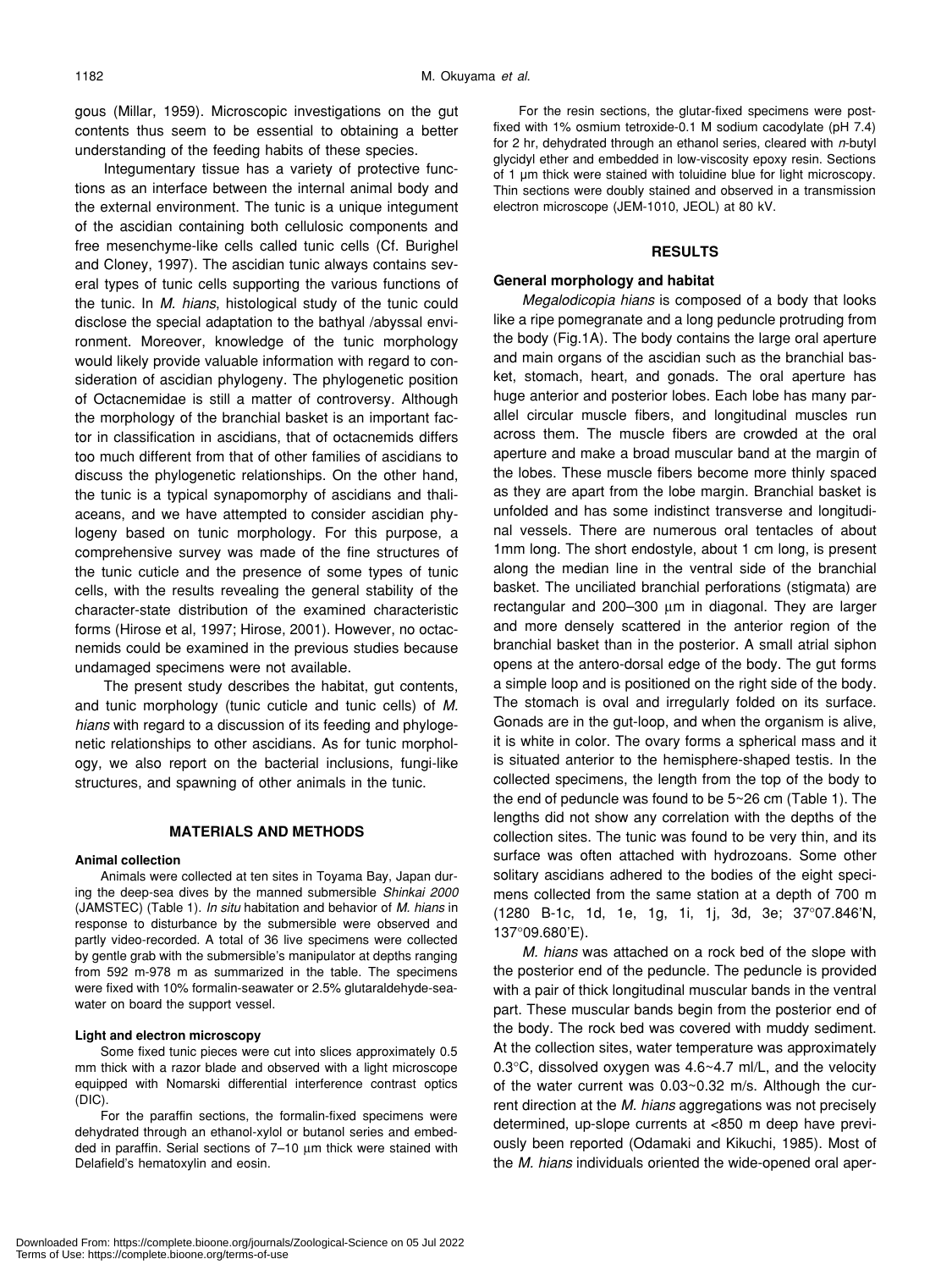| Dive # | Location                  | Depth<br>(m) | Sample #  | body length<br>(cm) |
|--------|---------------------------|--------------|-----------|---------------------|
| 1278   | 37°04.805'N, 137°09.374'E | 841          | 1278 B-1a | 16.0                |
|        |                           |              | 1278 B-1b | 16.4                |
|        | 37°04.909'N, 137°09.144'E | 643          | 1278 B-2a | 18.2                |
|        |                           |              | 1278 B-2b | 14.8                |
|        |                           |              | 1278 B-2c | 12.4                |
|        |                           |              | 1278 B-2d | 7.8                 |
|        | 37°04.930'N, 137°09.116'E | 600          | 1278 B-3a | 11.7                |
|        |                           |              | 1278 B-3b | 11.1                |
|        |                           |              | 1278 B-3c | 12.7                |
| 1279   | 37°09.648'N, 137°12.366'E | 978          | 1279 B-1a | 13.8                |
|        |                           |              | 1279 B-1b | 15.9                |
|        | 37°09.678'N, 137°12.310'E | 942          | 1279 B-1c | 15.8                |
|        |                           |              | 1279 B-1d | 14.4                |
|        | 37°10.146'N, 137°11.458'E | 614          | 1279 B-1e | 15.3                |
|        | 37°10.149'N, 137°11.376'E | 592          | 1279 B-2a |                     |
| 1280   | 37°07.846'N, 137°09.680'E | 700          | 1280 B-1a | 26.2                |
|        |                           |              | 1280 B-1b | 14.3                |
|        |                           |              | 1280 B-1c | 12.8                |
|        |                           |              | 1280 B-1d | 17.6                |
|        |                           |              | 1280 B-1e | 17.1                |
|        |                           |              | 1280 B-1f |                     |
|        |                           |              | 1280 B-1g | 18.8                |
|        |                           |              | 1280 B-1h | 5.0                 |
|        |                           |              | 1280 B-1i | 19.2                |
|        |                           |              | 1280 B-1j |                     |
|        |                           |              | 1280 B-1k |                     |
|        |                           |              | 1280 B-11 |                     |
|        | 37°07.846'N, 137°09.664'E | 693          | 1280 B-2a | 12.5                |
|        |                           |              | 1280 B-2b | 9.0                 |
|        |                           |              | 1280 B-2c | 16.0                |
|        |                           |              | 1280 B-2d |                     |
|        | 37°07.846'N, 137°09.680'E | 700          | 1280 B-3a | 14.2                |
|        |                           |              | 1280 B-3b |                     |
|        |                           |              | 1280 B-3c |                     |
|        |                           |              | 1280 B-3d | 10.0                |
|        |                           |              | 1280 B-3e | 9.1                 |

#### **Table 1.**

We could not measure some samples because of being torn off at the collection.

ture to down-slope direction, *i.e.*, in the counter-direction to the presumed upwelling currents (Fig.1B, C). Tens of individuals attached to hard substrates such as a thinly sedimented rock bed, forming a patchy aggregation of ranging from approximately a few to several m<sup>2</sup>. Patchy aggregations were scattered along the rock-exposure area of the slope, with several patches occurring over the migrated rocks on the soft sediment floor. The *M. hians* individuals showed quick (>5 sec) protection behavior during the submersible's approach to the animals. They closed their mouth apertures and exhibited a crouching action in response to sampling by the manipulator. It was likely that the organisms were reacting to the turbulence caused by the manipulator rather than the light and noise disturbance caused by the submersible.

We could see many small invertebrates such as crusta-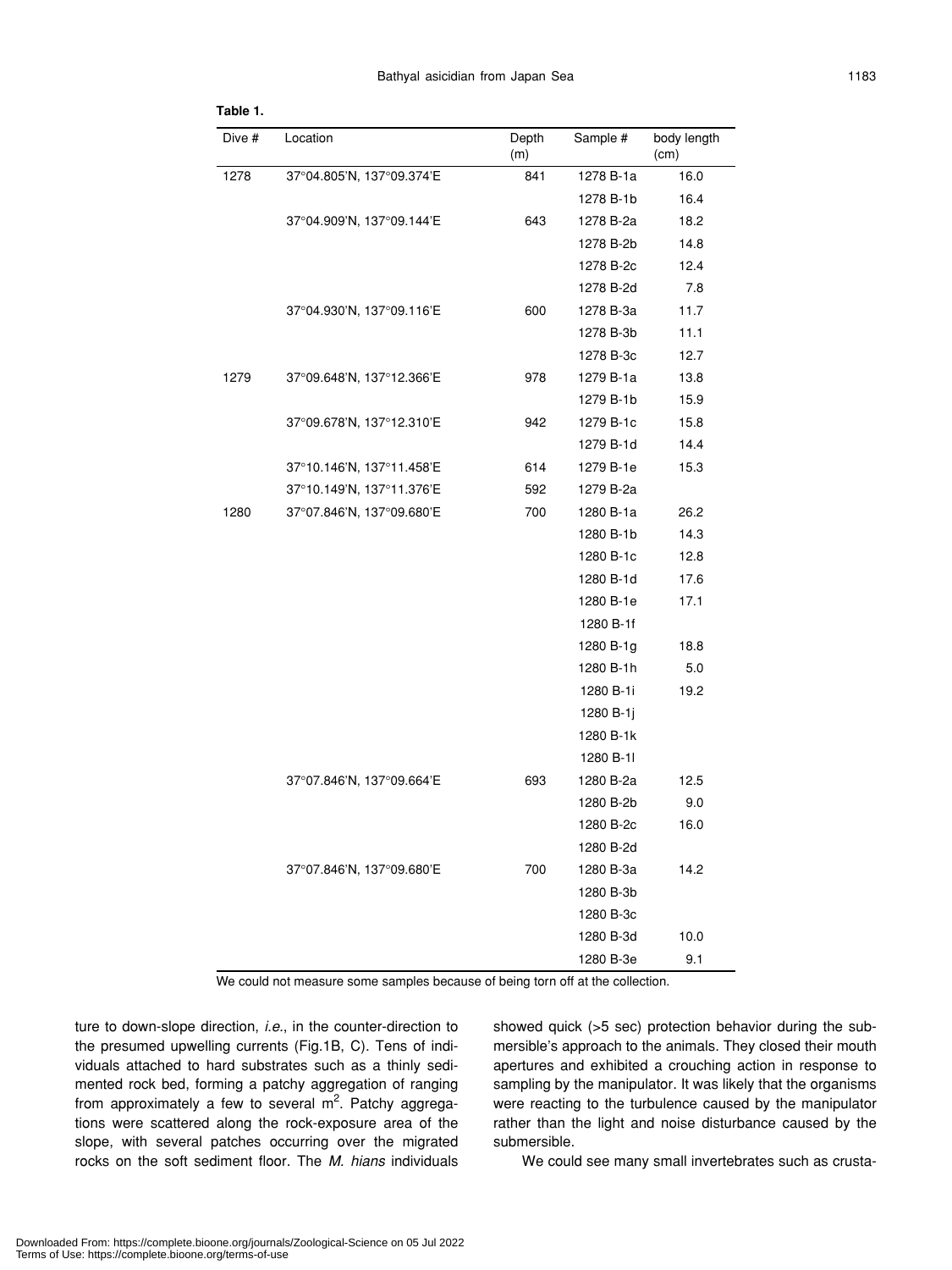

**Fig. 1.** The fixed specimens *Megalodicopia hians* Oka (A). Arrow indicates the oral aperture, and arrowhead indicates the atrial aperture. This ascidian is consisted of body and the peduncle. Scale bar, 2cm. Aggregation of *M. hians* on the slope (B and C). Animals face to the same direction (B, lower left corner, C, lower side). **Fig. 2.** Diet of *M. hians*. Small crustaceans found in the oral aperture (A) and feces (B). Diatoms found in the gut (C) and feces (D). Scale bars; (A) 1mm, (B) 200 µm, (C) 10 µm, (D) 200 µm.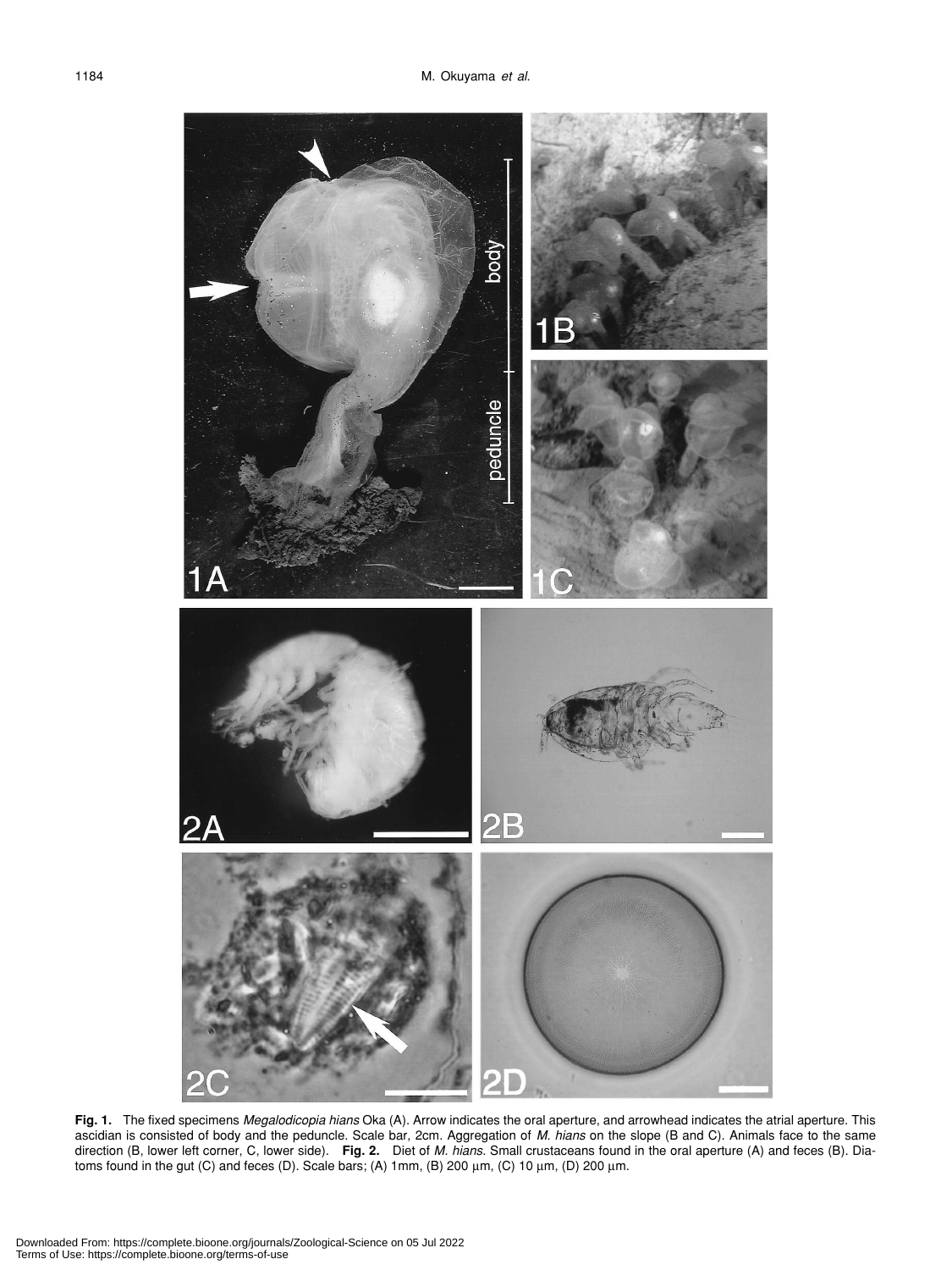

Fig. 3. A cross-section of the tunic (paraffin section stained with hematoxylin and eosin). Tunic cuticle (c) covers tunic matrix (tm). Arrowheads indicate some tunic cells distributed in the tunic matrix. Scale bar, 50 um. Fig. 4. Electron micrograph of the tunic cuticle (c) covering tunic matrix (tm). Scale bar, 0.2 µm. **Fig. 5.** Tunic cells observed with DIC optics. Scale bar, 10 µm. **Fig. 6.** Tunic cells in resin sections of the tunic (stained with toluidine blue). Arrowheads in C indicate the tunic cells containing metachromatic granules. Scale bar, 10 µm. **Fig. 7.** Electron micrographs of tunic cells. An amoeboid-shaped cell with electron-dense granules and vesicles (A) and a spherical cell with a large vacuole (B). Scale bars, 1 µm. **Fig. 8.** Tunic cell containing a bacterium (arrow). n, nucleus of the tunic cell. Scale bar, 1 µm. **Fig. 9.** Rod-shaped bacteria distributed in the tunic matrix. Scale bar, 0.2 µm.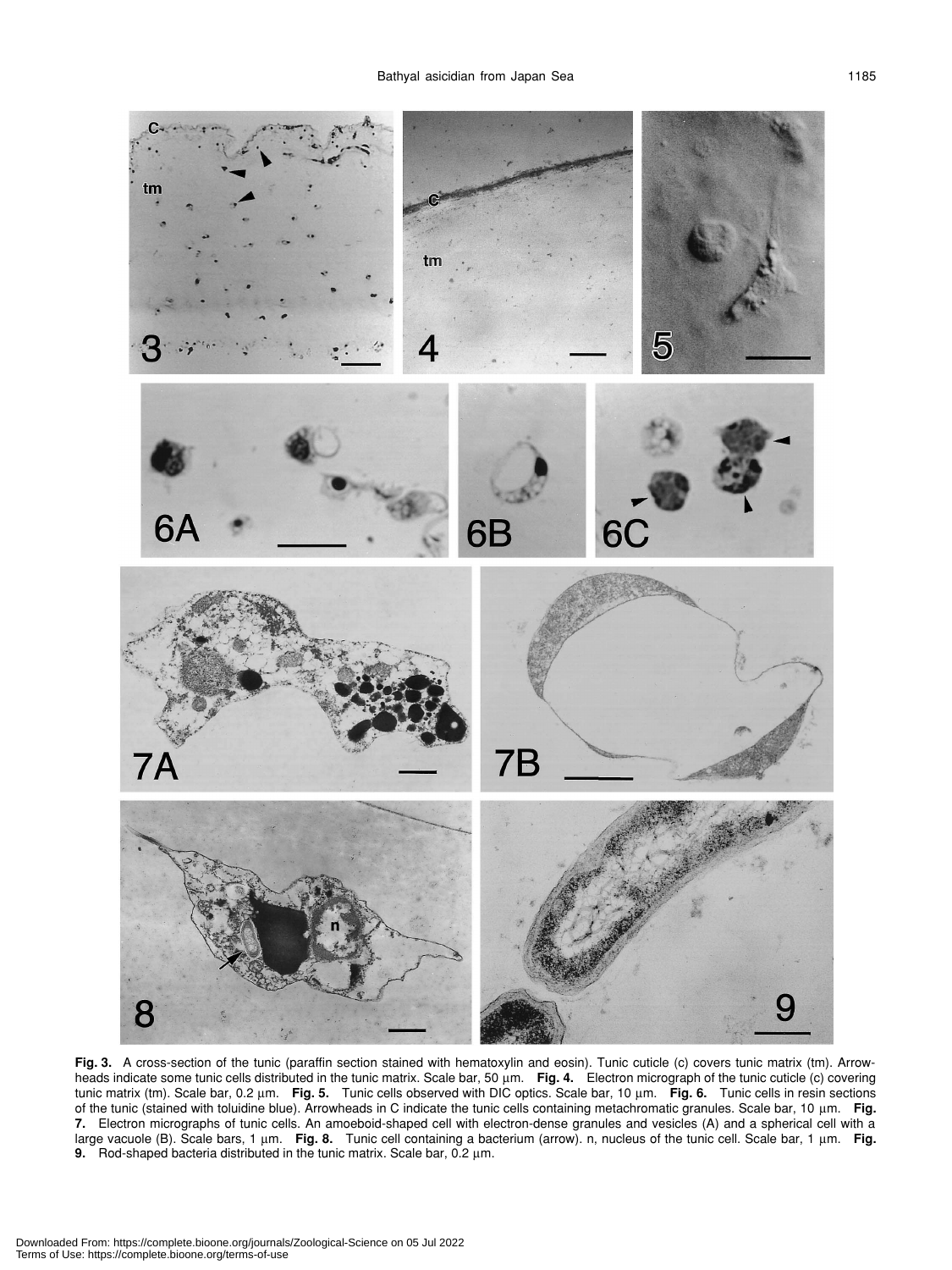

**Fig. 10.** Multicellular structure (arrows) in the tunic. Arrowheads indicate branchlets. Scale bar, 100 µm. **Fig. 11.** The terminus of the sacshaped branchlet (arrow) protrudes outside the tunic cuticle. Scale bar, 50 µm. Fig. 12. Multicellular cord in the tunic observed with DIC optics. Scale bar, 20 µm. **Fig. 13.** Multicellular cord in the tunic matrix (tm) (paraffin section). c, cuticle. Scale bar, 20 µm. **Fig. 14.** Saclike structure containing spawn in ascidian tunic. (A) The sac observed through the tunic surface. Arrowheads indicate the edge of the tunic covering. (B) Cross -section of the sac. Arrows indicate the periphery of the tunic. (C) Enlargement of the shell of the sac. (D) Eggs /embryos in the sac. (E) Histological section of an egg. Arrows indicate the ectodermal layer. il, inner layer; ls, lumen of the sac; ol, outer layer; tm, tunic matrix; yg, yolk granule. Scale bars; (A) 1mm, (B) 500 µm, (C) 100 µm, (D) 200 µm, (E) 50 µm.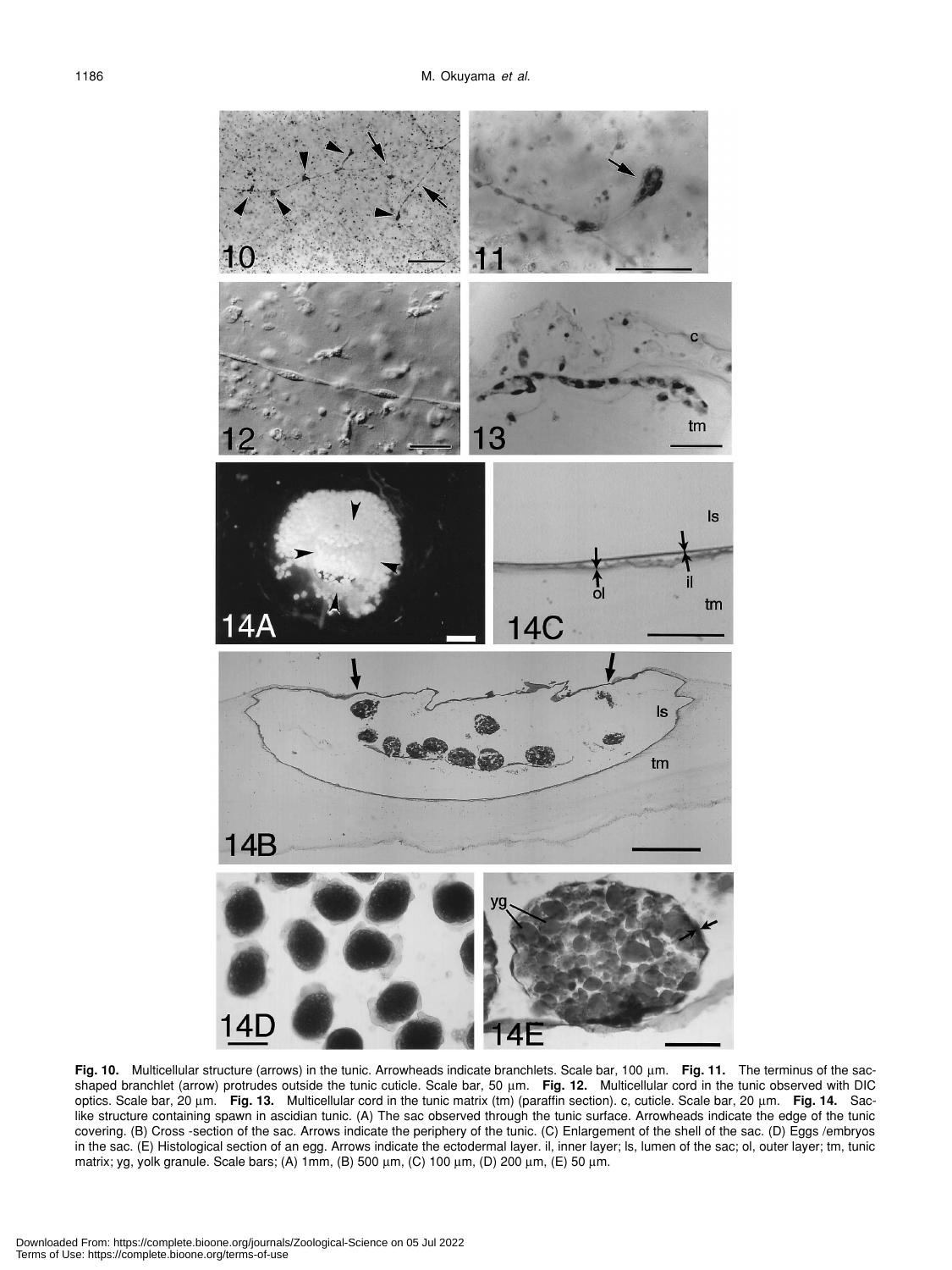ceans, chaetognaths, and so on, swimming around the lights of the submersible. They also swam around the ascidians. Many fragments of crustaceans and diatoms were found in the gut and feces of *M. hians*. We observed a crustacean caught in the lobe of the oral aperture of one specimen (1278 B-2b; Fig. 2A). The sizes of the fragments were various, and whole shells of crustaceans were sometimes found in the feces (Fig. 2B). Many diatoms were also found in the gut (Fig. 2C) and feces (Fig. 2D).

# **Tunic morphology**

The tunic of *M. hians* is gelatinous and semi transparent. The tunic matrix is overlaid with a thin layer of tunic cuticle (Fig. 3). Tunic cells were found throughout the tunic matrix, and many of them were distributed with bias just beneath the tunic cuticle. There were no blood vessels found in the tunic. The tunic cuticle was found to be approximately 50 nm thick or less and composed of electrondense, fibrous materials (Fig. 4). The cuticular surface was found to be flat with no protuberant structures.

There appear to be several types of tunic cells; some spherical-shaped and others amoeboid-shaped (Fig. 5). Amoeboid-shaped cells were found to contain granules and vesicles (Fig. 6A). Some spherical cells have a large vacuole (Fig. 6B), and some contain metachromatic granules (Fig. 6C). Although electron micrographs showed granular and vesicular inclusion in the cytoplasm, the fine structures of organelles were not preserved well (Fig. 7).

Bacteria were occasionally found in the cytoplasm of tunic cells (arrow in Fig. 8). Because the bacteria appeared to be enclosed in the membrane, they were probably endocytized by the tunic cell. The bacteria were also found in the tunic matrix (Fig. 9). Many of them seemed to be distributed in the sub cuticular area. All bacteria both inside and outside the cells were of the same morphological type.

Multicellular structures were often found beneath the tunic cuticle (Fig. 10), though these structures were not distributed in any other part of the tunic. A long multicellular cord was found to have several sac-shaped branchlets (arrowhead in Fig. 10), and the termini of the branchlets protruded out through the tunic cuticle (arrow in Fig. 11). The cord sometimes branched but connected with neither other cords nor any other structures. The histological sections showed that the cord consists of spindle-shaped cells forming a line and runs parallel to the tunic surface (Fig. 12, 13).

### **Spawn in the tunic**

Sac-like structures of 5-6 mm in diameter were found in the tunic of the two specimens collected at a depth of 978 m (1279 B-1a; 37°09.648'N, 137°12.366'E) and 942 m (1279 B-1d; 37°09.678'N, 137°12.310'E), respectively. These structures were exclusively found in the right-side tunic of the ascidian body. One specimen (1279 B-1a) had six sacs, and the other (1279 B-1d) had four. These sacs were adjacent to one another, and contained many eggs / embryos (Fig. 14A, 14B). The sac was almost embedded in the tunic, except for the center of the upper side of the sac (Fig. 14B). The edge of the tunic covering the sac was circular (arrowheads in Fig. 14A). The eggs /embryos were white and spherical, approximately 200  $\mu$ m in diameter (Fig. 14B, 14D). In the histological observation, the shell of this sac consisted of two layers (Fig. 14C). The outer layer was continuous with the tunic matrix, but it had no direct connection with the inner layer. The inner layer was well stained with hematoxylin. The center of the upper side of the sac was not covered by either the outer layer or the tunic. In the histological section of the eggs /embryos, a layer of ectoderm entirely covered the ellipsoidal yolk granules (Fig. 14E).

#### **DISCUSSION**

# **Taxonomical Remarks**

The morphologic characteristics of specimens collected in this study are consistent with the original description of *Megalodicopia hians* made by Oka (1918) and the record by Tokioka (1953). These records are based on specimens collected from the Japan Sea at a depth of 360 m and from Sagami Bay (Japan), which faces to the Pacific Ocean at 350 m, respectively. Sanamyan (1998) has observed the morphology of *M*. *hians* collected from the South Kurile Islands and redescribed the record of this species from the Weddell Sea, Antarctica by Kott (1969). The specimen collected from South Kurile Islands was "gradually tapering to the base of the peduncle. Peduncle not distinctly demarcated from body." However, the bodies were obviously constricted at the junction with the peduncles in the specimens investigated here and in the specimens described by Oka (1918) and Tokioka (1953). Therefore, it might be possible that the specimen from the South Kurile Islands is not of the same species as the Japanese *M. hians*.

### **Food habit**

Most of the ascidians are filter-feeders. Water enters the branchial basket from the branchial aperture, and the captured particulate materials are carried by the mucus towards the oesophagus. The water current is made by the ciliary movement of stigmata. However, because *M. hians* does not have ciliated stigmata, it is not able to produce water current by itself. *In situ* observation showed that most of the animals face their oral apertures in the same direction, keeping their apertures open. This finding may suggest that *M. hians* utilizes the water current for feeding. Because there is a water current (0.03~0.32 m/s) in their habitat, this ascidian might catch relatively large materials drifting in the water currents and engulf them without distinction. Various sizes and kinds of animal fragments and diatoms were observed in the gut of this ascidian. These findings also support other evidence of the nonselective feeding of this species. Based on a previous study, Monniot and Monniot (1978) have also suggested the presence of weak filtration and a mixed diet such as one including fine organic ele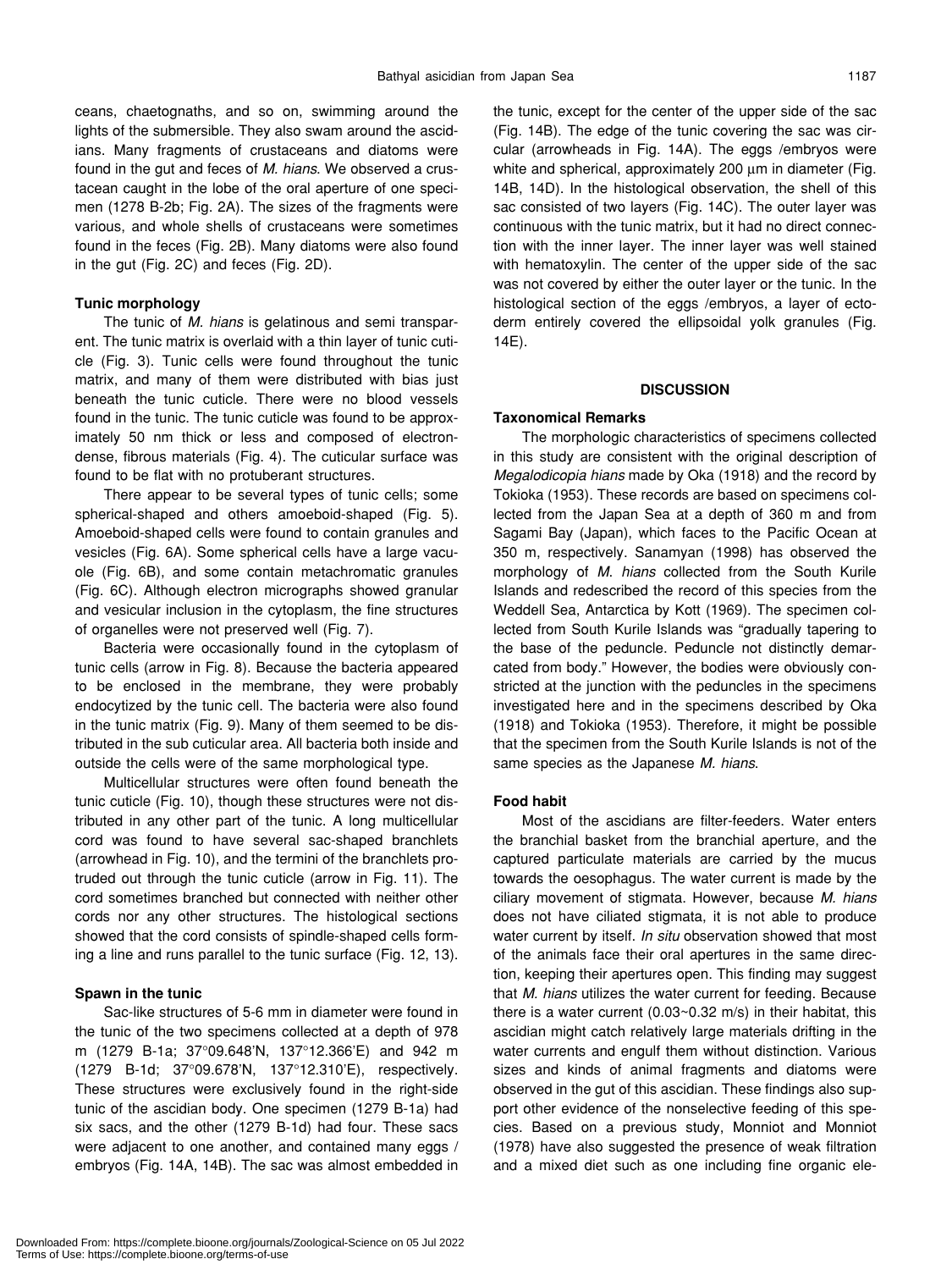ments and small crustaceans in octacnemid species based on the morphology of the branchial basket. In another abyssal group, the family Hexacrobylidae, the animals are thought to catch small invertebrate with their 6-lobed oral siphon (Cf. Monniot *et al*., 1975). The present species, however, does not have large tentacle-like structures, and such catching-behavior was not recorded in the present *in situ* observation.

# **Tunic morphology and parasitic inclusions**

The tunic of *M. hians* is basically the same as those of other ascidians. In *M. hians*, the tunic is not a tough integument, because the tunic cuticle is very thin and the tunic matrix is gelatinous. If the animal needs to be protected from predators and/or infectious organisms, cellular or chemical defenses should be available in the tunic. The biased distribution of tunic cells around the tunic surface may indicate their defensive function. Although there are several types of tunic cells, the function of each type is uncertain. Some amoeboid-shaped tunic cells containing granules and vesicles are similar in morphology to tunic phagocytes in *Aplidium yamazii* (Hirose *et al*., 1994) and some other species. In the present study, the fine structures of the tunic cells were not well-preserved; some vacuoles appeared to have swelled, and the cell membranes were sometimes discontinuous. Deformation and puncture of tunic cells might have been caused by the rapid change in hydraulic pressure during animal collection.

The ascidian tunic usually contains rod-shaped bacteria of one or two morphological types, and the tunic of *M. hians* also contains bacteria that are mostly distributed beneath the cuticle. Bacteria are also found in the vesicles of the amoeboid-shaped cells, and the bacteria would be endocytized by tunic cells. It is unknown whether the bacteria are symbionts for the ascidians.

The multi-cellular structure in the subcuticular area seems to be hyphae of fungi. Although this is the first time we have found fungi-like structures in the tunic matrix, the occurrence of algal and fungal filaments have been reported in some ascidians (Lambert *et al*., 1996).

Sac-like structures contained spawn were found in the tunic of *M. hians*. The shell of the sac was found to consist of two layers. The outer layer was continuous to the tunic matrix and seemed to be a tunic cuticle that was restored after spawning. No direct connection was detected between the inner layer and tissue of ascidian, and, as such, the inner layer might be derived from the spawner. Although there is no doubt that this sac and spawn are not derived from the ascidian, the spawner is uncertain. This is the first report regarding the occurrence of spawn in the ascidian tunic to our best knowledge. In the bathyal fauna, because there are few materials such as seaweed and rocks protruding from the rock bed covered by muddy sediment, the animal might utilize the ascidian as a substratum for spawning.

# **Phylogenetic consideration based on tunic morphology**

It is generally agreed that Octacnemidae is a member of the suborder Phlebobranchia (Cf. Tokioka, 1953; Monniot *et al*., 1991; Kott, 1985), but its phylogenetic relationship with other phlebobranchian families remains controversial. For example, Tokioka (1953) puts *M. hians* in "Aberrant forms" with some other genera. He states that these genera undoubtedly belong to Phlebobranchia but that the relationships among them and with other families are uncertain. While most members of Phlebobranchia have the gut-loop on the left side of their body, the gut-loop is situated on the right side of the body in the family Corellidae and Octacnemidae families, possibly suggesting that Octacnemidae is closely related to Corellidae (Kott, 1985). On the other hand, Millar (1956; 1959; 1966) have pointed that the octacnemid species has evolved from an ancestral form of ascidians like *Ciona* based on observation of *Octacnemus bythius*, and that octacnemids might be related to the Cionidae.

Here, we provide a brief phylogenetic discussion of *M. hians* based on the tunic morphology. The fine structures of the tunic cuticle were investigated in 116 species covering the all families and subfamilies of the class Ascidiacea except for Octacnemidae, Plurellidae, and Dimeatidae, which are all bathyal or abyssal species (Cf. Hirose *et al*., 1997). The tunic cuticles of some ascidians have minute protrusions, and there is a general tendency for the protrusions occurs in limited families. Of the 27 phlebobranchians, cuticular protrusions were exclusively found in *Pterygascidia longa* (Cionidae) and *Adagnesia vesiculiphora* (Agneziidae). In *M. hians*, the tunic cuticle has a flat surface and no protrusions, and this character-state is the same as that of most other phlebobranchians species.

The presence or absence of the two types of tunic cells (tunic bladder cells and tunic net cells) was surveyed in 65 ascidian species covering 11 families (Hirose, 2001). As for phlebobranchians, the survey did not cover Agneziidae, Octacnemidae, Plurellidae, and Dimeatidae. Of the 14 phlebobranchian species, tunic bladder cells were exclusively distributed in Diazoninae and Ascidiidae, while tunic net cells were not found in any phlebobranchians. The tunic of *M. hians* has neither tunic bladder cells nor tunic net cells. This character-state may suggest some affinity to Cioninae, Corellidae, or Perophoridae, although 3 other phlebobranchian families have not yet been examined. Some corellids and ascidiids are known to have giant cells that are very large hemocytes containing sulfuric acid (Wright, 1981). The hemocytes found in the branchial wall of *M. hians* did not include giant cells (data not shown).

In the present report we first described the histological and fine structures of the tunic in Octacnemidae. Here, we could deal with only one species, *M. hians*, and it is uncertain whether the present observations can represent all octacnemids. Moreover, other bathyal or abyssal families might have independently originated from other lineages of ascidians. Although deep-sea ascidians have been poorly studied because of their limited availability, a further accu-